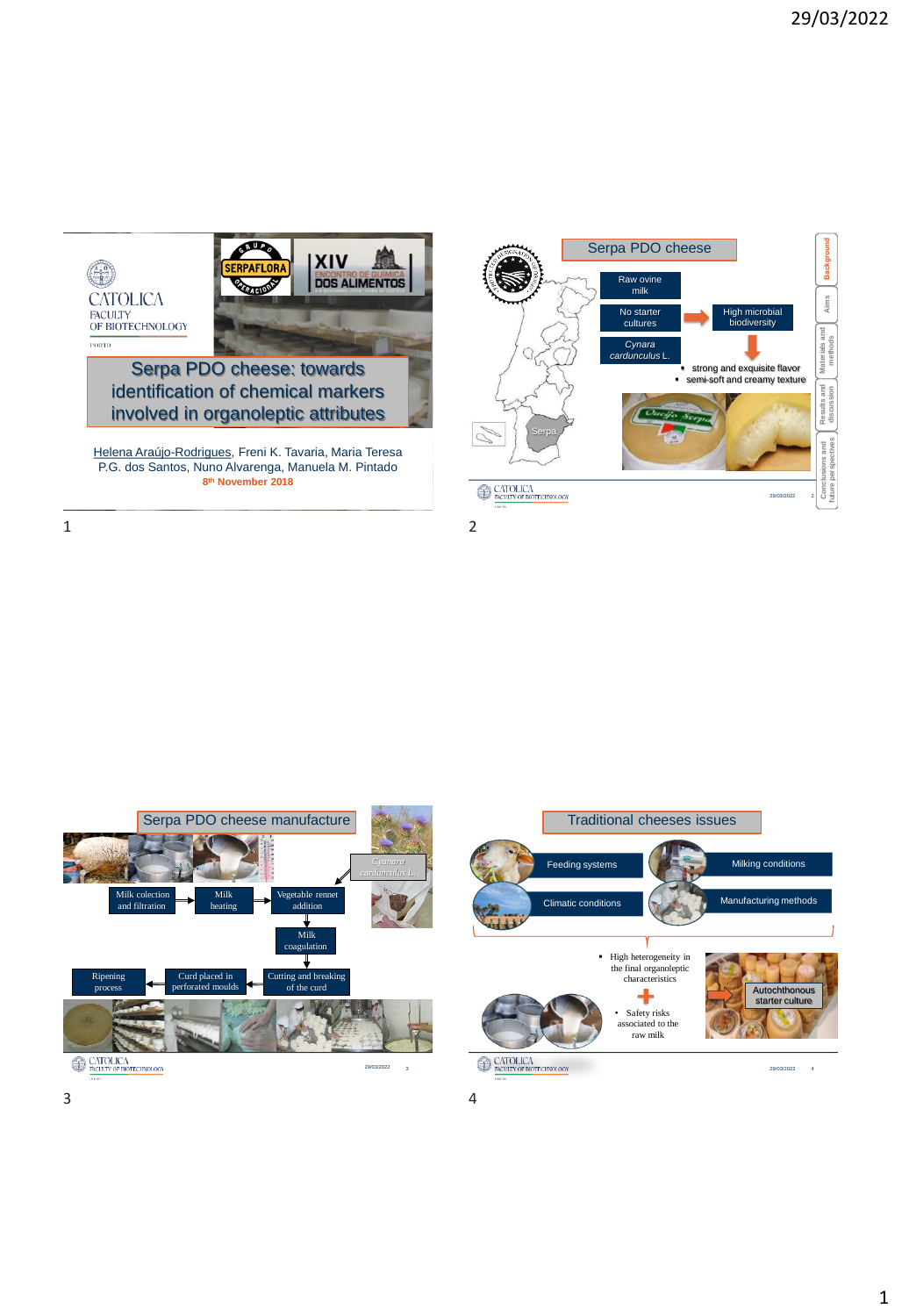



|                     |                                                                              |                                                                            | Organic acid profile                                              |                              |                              |  | Background                |  |  |
|---------------------|------------------------------------------------------------------------------|----------------------------------------------------------------------------|-------------------------------------------------------------------|------------------------------|------------------------------|--|---------------------------|--|--|
|                     |                                                                              | Concentration of organic acids (mg/100g) in Serpa cheeses (n=4)            |                                                                   |                              |                              |  |                           |  |  |
|                     |                                                                              | Lactic                                                                     | <b>Acetic</b>                                                     | <b>Propionic</b>             | <b>Butyric</b>               |  |                           |  |  |
| M                   |                                                                              | 1881.26±60.35ª                                                             | 170.66±8.71ª                                                      | $5.87 + 2.05^a$              | $4.37 + 4.38$ <sup>a</sup>   |  | Aims                      |  |  |
| $\circ$<br>N        | B                                                                            | 992.72±471.86 <sup>b</sup>                                                 | 212.76±30.04a,b                                                   | 22.58±7.81 <sup>b</sup>      | 21.95±6.28b                  |  |                           |  |  |
| T                   | c                                                                            | 1668.12±724.20a,b                                                          | 198.72±50.40a,b                                                   | 7.09±1.73ª                   | $2.65 + 2.97a$               |  |                           |  |  |
| Н                   | D                                                                            | 1268.02±97.92 <sup>b</sup>                                                 | 120.92±12.50 <sup>b</sup>                                         | $9.74 \pm 1.81$ <sup>a</sup> | $21.03 \pm 2.19^b$           |  | methods                   |  |  |
|                     |                                                                              |                                                                            |                                                                   |                              |                              |  | Materials and             |  |  |
| M                   | A                                                                            | 946.09±6.25ª                                                               | 318.62±19.26a,b                                                   | $6.96 \pm 2.05^a$            | $5.40 \pm 1.26$ <sup>a</sup> |  |                           |  |  |
| $\circ$<br>N        | B                                                                            | 645.03±160.41ª                                                             | 359.44±82.31 <sup>b</sup>                                         | 77.01±16.83 <sup>b</sup>     | 41.82±29.40 <sup>b</sup>     |  |                           |  |  |
| T                   | c                                                                            | 1700±348.81b                                                               | 238.27±41.03ª                                                     | $5.87 + 1.07a$               | <b>BDT</b>                   |  | Results and<br>discussion |  |  |
| Н<br>$\overline{a}$ | D                                                                            | 1185.88±507.73a,b                                                          | 265.05±29.86a,b                                                   | $10.76 + 3.74a$              | 19.93±10.52a,b               |  |                           |  |  |
|                     |                                                                              |                                                                            | *BDL-Below the detection threshold.                               |                              |                              |  | and                       |  |  |
|                     |                                                                              | Means in the same column and corresponding to the same month of production |                                                                   |                              |                              |  |                           |  |  |
|                     |                                                                              |                                                                            | with different superscript letters differ significantly (p<0.05). |                              |                              |  | perspectives              |  |  |
| <b>INGO TITLE</b>   | Conclusions<br>uture<br>'ATOLICA<br>29/03/2022<br>7<br>JLTY OF BIOTECHNOLOGY |                                                                            |                                                                   |                              |                              |  |                           |  |  |

|            |                                                                |                        |                                |                              | Free amino acid profile                                |                        |                           |                            |
|------------|----------------------------------------------------------------|------------------------|--------------------------------|------------------------------|--------------------------------------------------------|------------------------|---------------------------|----------------------------|
| F          |                                                                |                        |                                |                              | Concentration of FAAs (mg/100g) in Serpa cheeses (n=4) |                        |                           |                            |
| A          |                                                                | February<br>March      |                                |                              |                                                        |                        |                           |                            |
| A          | A                                                              | B                      | c.                             | D                            | A                                                      | в                      | c.                        | D                          |
| Asp        | $8.6 \pm 1.4^a$                                                | $5.9 \pm 1.3^a$        | $8.6 + 4.8^a$                  | $7.8 \pm 3.1^a$              | $5.4 \pm 2.5^a$                                        | $7.7 + 2.4^a$          | $11.2 \pm 3.0^b$          | $9.3 + 2.9^a$              |
| Glu        | $64.4{\pm}9.5^a$                                               | 43.9±10.7 <sup>a</sup> | 47.8±27.1ª                     | $51.3 \pm 6.6^a$             | 54.1±10.98 <sup>a</sup>                                | $22.7 \pm 6.4^b$       | $53.8 \pm 6.4^a$          | 55.7±12.4 <sup>a</sup>     |
| <b>Cys</b> | $0.1 \pm 0.1^a$                                                | $0.05{\pm}0.01^a$      | $0.05 \pm 0.04$ <sup>a</sup>   | $0.05 \pm 0.04$ <sup>a</sup> | $0.9 + 1.4^a$                                          | $0.2 \pm 0.1^a$        | $0.1 + 0.1a$              | $0.2{\pm}0.1^a$            |
| Asn        | $0.6{\pm}0.2a$                                                 | $0.4 \pm 0.2^a$        | $0.8{\pm}0.5^{\circ}$          | $0.3 \pm 0.04^a$             | $4.5 + 4.8^a$                                          | $0.6 \pm 0.1^a$        | $0.3{\pm}0.07^a$          | $0.4 \pm 0.4^a$            |
| Ser        | $0.5 \pm 0.1^a$                                                | $1.0{\pm}0.6^a$        | $2.2 \pm 1.4^a$                | $1.8 + 1.2^a$                | $5.8 \pm 6.4^a$                                        | $0.6 \pm 0.2^a$        | $1.5 \pm 0.2^a$           | $0.5 \pm 0.2^a$            |
| <b>His</b> | $0.4 \pm 0.5^a$                                                | $1.7 \pm 0.4^a$        | $4.9 + 4.8^a$                  | $3.8 + 3.6^*$                | $4.7 + 4.6^a$                                          | $4.2 \pm 1.5^a$        | $4.5 \pm 0.8^a$           | $7.8 + 1.1a$               |
| GIn        | $1.5 \pm 0.3^a$                                                | $1.3 \pm 0.4^a$        | $1.7 + 1.1^a$                  | $2.2 + 1.1^a$                | $1.8 + 1.3a$                                           | $2.1 \pm 0.7^a$        | $3.8 \pm 0.4^a$           | $3.4 \pm 1.8^a$            |
| Thr        | $4.5 \pm 0.6^a$                                                | $4.1 \pm 1.1^a$        | $7.1 + 4.2^a$                  | $4.4 \pm 1.4^a$              | $5.6 \pm 0.8^a$                                        | $2.6 \pm 0.6^b$        | $12.2 + 2.2$ <sup>c</sup> | $4.3 \pm 1.5^{a,b}$        |
| Arg        | $3.2 \pm 0.5^a$                                                | $6.4 + 4.9^a$          | $9.9 + 8.5^{\circ}$            | $10.5 \pm 9.3^a$             | $6.2 \pm 8.8^a$                                        | $1.8 \pm 0.8^a$        | $1.2 \pm 0.4^a$           | $3.3 \pm 1.7^a$            |
| Ala        | $13.1 \pm 1.1^a$                                               | $14.2 + 8.4^a$         | $14.4 \pm 8.5^a$               | $20.9 \pm 3.3^a$             | $21.8 \pm 1.8^a$                                       | $14.3 + 4.1b$          | $13.9{\pm}2.6^b$          | $14.8 \pm 2.2^b$           |
| Tyr        | $0.4 \pm 0.03^a$                                               | $5.4 \pm 3.9^a$        | $2.5 \pm 1.6^a$                | $5.7 \pm 3.9^a$              | $3.3 + 2.8^a$                                          | $1.6 \pm 1.6^a$        | $1.0 \pm 0.2^a$           | $0.8{\pm}0.9^a$            |
| Val        | $26.4{\pm}5.3^a$                                               | $34.8 \pm 13.3^a$      | 46.3±25.6ª                     | 46.6±9.9ª                    | $42.9 \pm 6.8^a$                                       | 65.0±23.5ª             | $55.6 \pm 8.9^a$          | 82.4±19.2 <sup>b</sup>     |
| Met        | $2.0 \pm 0.2^a$                                                | $4.62{\pm}3.1^{a,b}$   | $6.0+4.1^{a,b}$                | $7.9{\pm}2.4^{b}$            | $11.6 \pm 3.2$ <sup>a,d</sup>                          | $5.7{\pm}2.0*$         | $3.8 \pm 0.9^{\circ}$     | $13.3 + 5.2d$              |
| <b>Trp</b> | $0.6 \pm 0.01$ <sup>a</sup>                                    | $1.3 \pm 0.7^a$        | $1.3 + 0.24$                   | $1.8 + 1.0$ <sup>a</sup>     | $1.5 \pm 0.02$ <sup>a</sup>                            | <b>BDT</b>             | BDT                       | $0.1 \pm 0.2$ <sup>a</sup> |
| <b>Phe</b> | $14.3 \pm 0.9^a$                                               | $21.8 \pm 5.0$ ab      | 31.0±17.1 <sup>b</sup>         | $27.1 \pm 7.5^{a,b}$         | $22.3 \pm 5.1^a$                                       | $22.9 \pm 5.9^{\circ}$ | $25.9 \pm 6.3^a$          | $22.8 \pm 3.6^*$           |
| lle        | $2.5 \pm 0.2^a$                                                | $9.3{\pm}6.0^{a,b}$    | $12.4 \pm 10.1$ <sup>a,b</sup> | $16.0 + 4.7b$                | $10.2 \pm 0.9^{a,b}$                                   | $9.6 \pm 5.6$ a,b      | $6.6 \pm 1.2^a$           | $15.2 + 2.6^b$             |
| Leu        | $41.3 \pm 1.8^a$                                               | $54.8 \pm 13.6$ a,b    | 72.6±36.1 <sup>b</sup>         | 71.1±13.6 <sup>b</sup>       | $56.0{\pm}7.6^a$                                       | 67.1±5.9a,b            | 83.5±17.8 <sup>b</sup>    | $81.0 \pm 9.5^{\rm b}$     |
|            | CATOLICA<br>8<br><b>ENCULTY OF BIOTECHNOLOGY</b><br>29/03/2022 |                        |                                |                              |                                                        |                        |                           |                            |

 $7$  8

L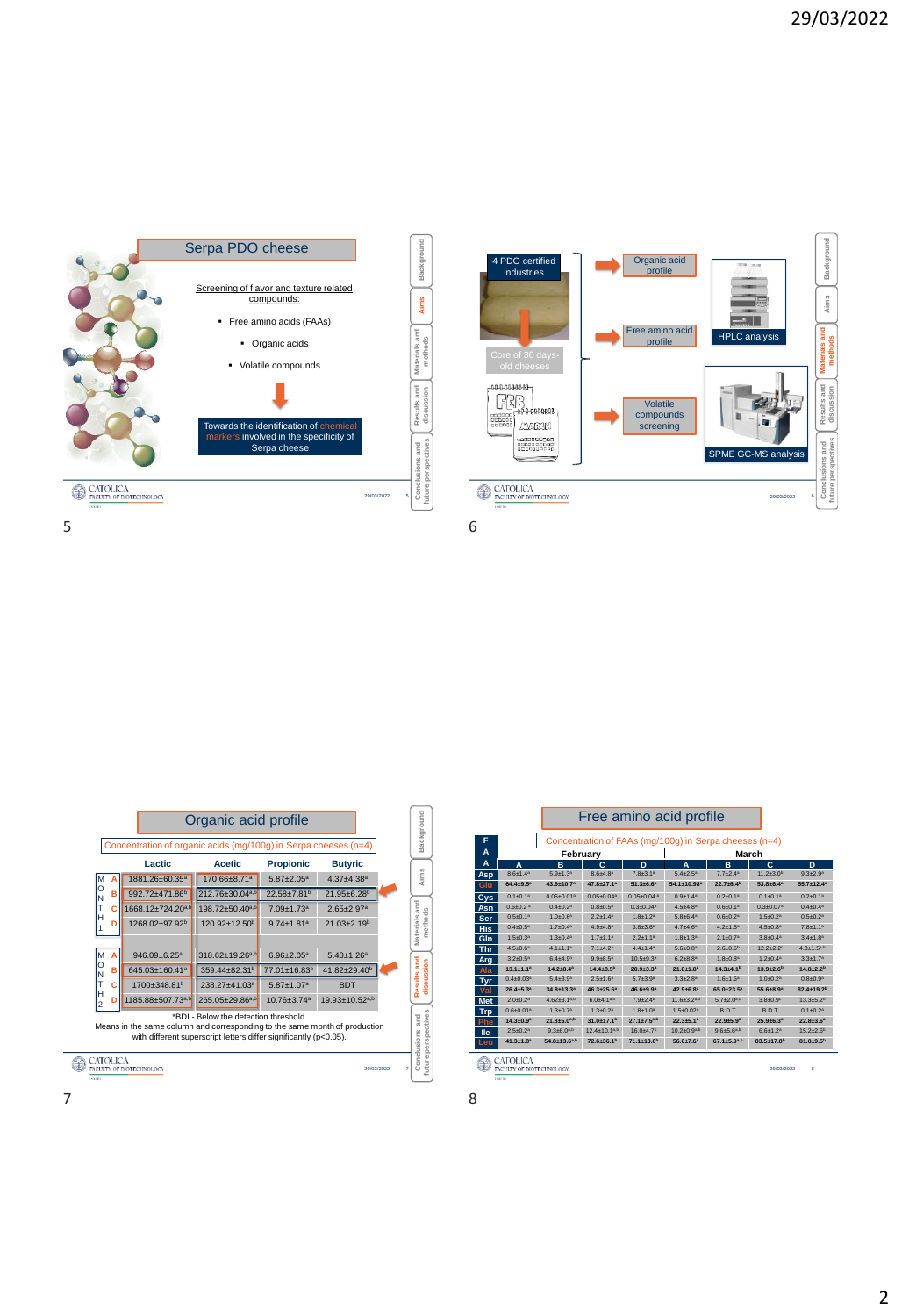|                                                                                             |                                                                                        | Free amino acid profile      |                             |                             |  |  |  |
|---------------------------------------------------------------------------------------------|----------------------------------------------------------------------------------------|------------------------------|-----------------------------|-----------------------------|--|--|--|
|                                                                                             | Concentration of FAAs (mg/100g) in Serpa cheeses (n=4)                                 |                              |                             |                             |  |  |  |
|                                                                                             |                                                                                        | February                     |                             |                             |  |  |  |
| <b>FAA</b>                                                                                  |                                                                                        |                              | п                           | D                           |  |  |  |
| Glu                                                                                         | $64.4 \pm 9.5^a$                                                                       | $43.9 + 10.7a$               | $47.8 + 27.1a$              | $51.3 \pm 6.6^a$            |  |  |  |
| Ala                                                                                         | $13.1 + 1.1a$                                                                          | $14.2 + 8.4^a$               | $14.4 \pm 8.5^a$            | $20.9 \pm 3.3$ <sup>a</sup> |  |  |  |
| Val                                                                                         | $26.4 \pm 5.3^a$                                                                       | $34.8 \pm 13.3$ <sup>a</sup> | $46.3 \pm 25.6^a$           | 46.6±9.9ª                   |  |  |  |
| Phe                                                                                         | $14.3 + 0.9a$                                                                          | $21.8 \pm 5.0^{a,b}$         | $31.0 + 17.1b$              | $27.1 \pm 7.5^{a,b}$        |  |  |  |
| Leu                                                                                         | $41.3 \pm 1.8$ <sup>a</sup>                                                            | $54.8 \pm 13.6^{a,b}$        | 72.6±36.1 <sup>b</sup>      | 71.1±13.6 <sup>b</sup>      |  |  |  |
|                                                                                             |                                                                                        | <b>March</b>                 |                             |                             |  |  |  |
| FAA                                                                                         |                                                                                        |                              | $\mathbb{C}$                | D                           |  |  |  |
| Glu                                                                                         | 54.1±10.98ª                                                                            | $22.7 + 6.4b$                | $53.8 + 6.4^a$              | $55.7 + 12.4^a$             |  |  |  |
| Ala                                                                                         | $21.8 \pm 1.8$ <sup>a</sup>                                                            | $14.3 + 4.1b$                | $13.9 \pm 2.6^b$            | $14.8 + 2.2b$               |  |  |  |
| Val                                                                                         | $42.9 + 6.8a$                                                                          | $65.0 + 23.5^a$              | $55.6{\pm}8.9^*$            | 82.4±19.2 <sup>b</sup>      |  |  |  |
| <b>Phe</b>                                                                                  | $22.3 + 5.1a$                                                                          | $22.9 + 5.9$ <sup>a</sup>    | $25.9 \pm 6.3$ <sup>a</sup> | $22.8 \pm 3.6^a$            |  |  |  |
| Leu                                                                                         | 83.5±17.8 <sup>b</sup><br>$81.0 + 9.5^{b}$<br>$67.1 \pm 5.9^{a,b}$<br>$56.0{\pm}7.6^a$ |                              |                             |                             |  |  |  |
| Means in the same line with different superscript letters differ significantly $(p<0.05)$ . |                                                                                        |                              |                             |                             |  |  |  |
| ä<br><b>ENCLILITY OF BIOTECHNOLOGY</b><br>29/03/2022                                        |                                                                                        |                              |                             |                             |  |  |  |

## Volatile compounds screening

**Volatile** 

| <b>More incident</b><br>groups              | <b>Volatile</b><br>compound |                      |                                |
|---------------------------------------------|-----------------------------|----------------------|--------------------------------|
| Short-chain free                            | Acetic acid                 | Other groups         | <b>Volatile</b><br>compound    |
| fatty acids                                 | Butyric acid                | <b>Ketones</b>       | 2-Octanone                     |
|                                             | Valeric acid                |                      | 2-Butanone                     |
|                                             | Propionic acid              | Medium-chain         | Hexanoic acid                  |
|                                             | Ethanol                     | free fatty acids     | Octanoic acid                  |
| Alcohols                                    | 1-Propanol                  | <b>Terpenes</b>      | Limonene                       |
|                                             | 1-Butanol                   |                      | 3-Carene                       |
|                                             | 1-Octanol                   | Aromatic             | Benzene                        |
|                                             | Ethyl hexanoate             | compound             | methanol                       |
| <b>Ethyl esters</b>                         | Ethyl octanoate             |                      | Phenol                         |
|                                             | Ethyl decanoate             | Sulfur<br>coumpounds | Dimethyl<br>sulphide           |
|                                             |                             |                      |                                |
| CATOLICA<br><b>ENCULTY OF BIOTECHNOLOGY</b> |                             |                      | 10 <sub>10</sub><br>29/03/2022 |

9 10